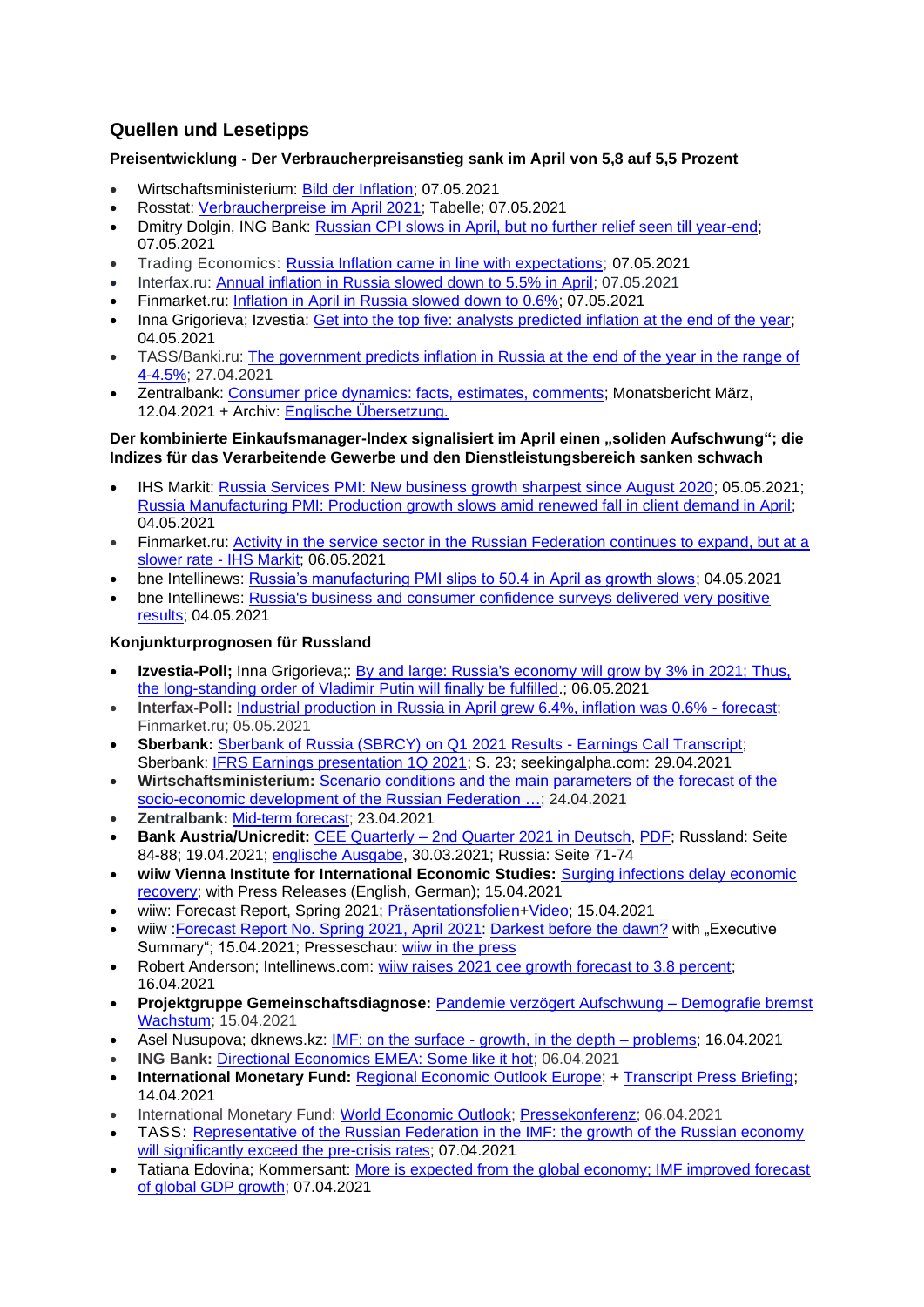- Finmarket.ru: [The IMF has improved the forecast for the growth of the Russian economy in 2021](http://www.finmarket.ru/news/5444197?)  [to 3.8%;](http://www.finmarket.ru/news/5444197?) 06.04.2021
- Olga Belenkaya; FINAM: [The growth rate of the Russian economy in 2021 may reach 2.8-3%;](https://www.finam.ru/analysis/marketnews/tempy-rosta-rossiiyskoiy-ekonomiki-v-2021-godu-mogut-sostavit-2-8-3-20210407-17150/)  07.04.2021
- **Hans-Jürgen Wittmann; GTAI:** [Wirtschaftsausblick: Russische Wirtschaft erreicht](https://www.gtai.de/gtai-de/trade/wirtschaftsumfeld/wirtschaftsausblick/russland/russische-wirtschaft-erreicht-vorkrisenniveau-wieder-2022-584942)  [Vorkrisenniveau wieder 2022;](https://www.gtai.de/gtai-de/trade/wirtschaftsumfeld/wirtschaftsausblick/russland/russische-wirtschaft-erreicht-vorkrisenniveau-wieder-2022-584942) 07.04.2021
- **Russian Academy of Sciences; Institute of Economic Forecasting:** [Quarterly forecast of](https://ecfor.ru/publication/kvartalnyj-prognoz-ekonomiki-vypusk-50/)  [mcroeconomic indicators of the Russian Federation;](https://ecfor.ru/publication/kvartalnyj-prognoz-ekonomiki-vypusk-50/) 01.04.2021
- **Eurasian Development Bank**: EDB Macroeconomic Review. [Strong recovery growth in 2021;](https://eabr.org/analytics/ceg-quarterly-reviews/makroekonomicheskiy-obzor-eabr-silnyy-vosstanovitelnyy-rost-v-2021-godu/) [Pressemeldung;](https://eabr.org/press/releases/2021-god-stanet-periodom-silnogo-vosstanovitelnogo-rosta-ekonomik-gosudarstv-uchastnikov-eabr/) 31.03. 2021 Banki.ru: [The EDB gave a forecast for Russia's GDP growth in the](https://www.banki.ru/news/lenta/?id=10944208)  [baseline, optimistic and risky scenarios;](https://www.banki.ru/news/lenta/?id=10944208) 02.04.2021
- **World Bank:** [Europe and Central Asia Economic Update, Spring 2021: Data, Digitalization, and](https://openknowledge.worldbank.org/handle/10986/35273)  [Governance;](https://openknowledge.worldbank.org/handle/10986/35273) 31.03.2021
- Banki.ru: [The World Bank has improved the forecast for GDP growth in the Russian Federation in](https://www.banki.ru/news/lenta/?id=10943977)  [2021;](https://www.banki.ru/news/lenta/?id=10943977) 31.03.2021

## **Konjunkturprognose des russischen Wirtschaftsministeriums vom 24.04.2021**

- Wirtschaftsministerium: [Scenario conditions, the main parameters of the forecast of the socio](https://economy.gov.ru/material/directions/makroec/prognozy_socialno_ekonomicheskogo_razvitiya/scenarnye_usloviya_osnovnye_parametry_prognoza_socialno_ekonomicheskogo_razvitiya_rf_na_2022_god_i_na_planovyy_period_2023_i_2024_godov.html)[economic development of the Russian Federation and the projected changes in prices \(tariffs\) for](https://economy.gov.ru/material/directions/makroec/prognozy_socialno_ekonomicheskogo_razvitiya/scenarnye_usloviya_osnovnye_parametry_prognoza_socialno_ekonomicheskogo_razvitiya_rf_na_2022_god_i_na_planovyy_period_2023_i_2024_godov.html)  goods and services of economic [entities carrying out regulated activities in the infrastructure](https://economy.gov.ru/material/directions/makroec/prognozy_socialno_ekonomicheskogo_razvitiya/scenarnye_usloviya_osnovnye_parametry_prognoza_socialno_ekonomicheskogo_razvitiya_rf_na_2022_god_i_na_planovyy_period_2023_i_2024_godov.html)  [sector for 2022 and for the planning period of 2023 and 2024;](https://economy.gov.ru/material/directions/makroec/prognozy_socialno_ekonomicheskogo_razvitiya/scenarnye_usloviya_osnovnye_parametry_prognoza_socialno_ekonomicheskogo_razvitiya_rf_na_2022_god_i_na_planovyy_period_2023_i_2024_godov.html) 24.04.2021
- 1prime.ru: [Ministry of Economic Development has changed the forecast for Russian GDP](https://1prime.ru/macroeconomics/20210424/833534497.html)  [growth in 2021;](https://1prime.ru/macroeconomics/20210424/833534497.html) 24.04.2021
- TASS/Banki.ru: Ministry [of Economic Development expects GDP growth in 2021 by 2.9%;](https://www.banki.ru/news/lenta/?id=10945529) 24.04.2021
- TASS/Banki.ru: [The Ministry of Economic Development will take into account the long May](https://www.banki.ru/news/lenta/?id=10945485)  [weekend in the macro forecast;](https://www.banki.ru/news/lenta/?id=10945485) 23.04.2021
- Ivan Tkachev; RBK.ru: [The Ministry of Economic Development has revised the forecast for the](https://www.rbc.ru/economics/22/04/2021/6081194c9a794778a67eb622?from=from_main_4)  [growth of the Russian economy;](https://www.rbc.ru/economics/22/04/2021/6081194c9a794778a67eb622?from=from_main_4) 22.04.2021
- Finmarket.ru: [The Ministry of Economic Development has lowered the forecast for GDP growth in](http://www.finmarket.ru/main/article/5455551)  [the Russian Federation in 2021 to 2.9%;](http://www.finmarket.ru/main/article/5455551) 22.04.2021
- TASS/ Banki.ru: [Ministry of Economic Development expects inflation at the end of 2021 at 4.3%;](https://www.banki.ru/news/lenta/?id=10945360)  22.04.2021
- TASS/Banki.ru: [Ministry of Economic Development lowered the forecast for investment growth in](https://www.banki.ru/news/lenta/?id=10945377)  [2021;](https://www.banki.ru/news/lenta/?id=10945377) 22.04.2021
- TASS/Banki.ru: [The Ministry of Economic Development predicts a decrease in unemployment to](https://www.banki.ru/news/lenta/?id=10945380)  [5.2%;](https://www.banki.ru/news/lenta/?id=10945380) 22.04.2021
- TASS/Banki.ru: [The Ministry of Economic Development expects the growth of real incomes of the](https://www.banki.ru/news/lenta/?id=10945365)  [population by 3% in 2021, lowered the forecast for the growth of real wages;](https://www.banki.ru/news/lenta/?id=10945365) 22.04.2021
- Finmarket.ru: [Russian economy will reach sustainable growth of 3% by the end of the year –](http://www.finmarket.ru/news/5455609) [Reshetnikov;](http://www.finmarket.ru/news/5455609) 22.04.2021
- TASS/Banki.ru: [Reshetnikov: Russia's economy will reach pre-dock level in the third quarter;](https://www.banki.ru/news/lenta/?id=10945373) 22.04.2021

#### **Wöchentliche Berichte zu Konjunktur und Wirtschaftspolitik in Russland**

**Vnesheconombank Institute:** ["World Economy and Markets Review"](http://inveb.ru/ru/articles-menu) mit Russland-Themen:

- 30.04.: [BIP; Reallöhne und privater Verbrauch; Bauproduktion; Verbraucherpreise](http://inveb.ru/ru/articles-menu/606-obzor-mirovoj-ekonomiki-i-rynkov-23-29-aprelya-2021)
- 23.04.: [Rosstat-Daten Q1: Industriebranchen, BIP. Einzelhandel, Dienstleistungen, Bau](http://inveb.ru/ru/articles-menu/601-obzor-mirovoj-ekonomiki-i-rynkov-16-23-aprelya-2021)
- 16.04. [Industrieproduktion im Marz; Zahlungsbilanz im ersten Quartal 2016 bis 2021](http://inveb.ru/attachments/article/592/%20%D0%BC%D0%B8%D1%80%D0%BE%D0%B2%D0%BE%D0%B9%20%D1%8D%D0%BA%D0%BE%D0%BD%D0%BE%D0%BC%D0%B8%D0%BA%D0%B8%20%D0%B8~.pdf)

09.04.: [IWF-Prognose; Einkaufsmanager-Indizes; Warenimporte; Verbraucherpreise im März](http://inveb.ru/ru/articles-menu/589-obzor-mirovoj-ekonomiki-i-rynkov-1-8-aprelya-2021)

**Marina Voitenko; politcom.ru:** [Wirtschaftspolitischer Wochenrückblick;](http://politcom.ru/19979.html) meist donnerstags

30.04.: [Macro forecasts -](http://politcom.ru/24201.html) a guide to action; Prognosen von Zentralbank und Wirtschaftsministerium 22.04.: [Economic recovery in social dimensions;](http://politcom.ru/24188.html) Wachstum, Arbeitsmarkt, Einkommen und Armut 15.04.: Macro trends – [before sign reversal:](http://politcom.ru/24184.html) Prognosen und Frühindikatoren; Preis- und

Investitionsentwicklung; staatliche Investitionsförderung

08.04.: [Adjustments announced for forecast-2021;](http://politcom.ru/24175.html) BIP-Prognose-Senkung; staatliche Investitionen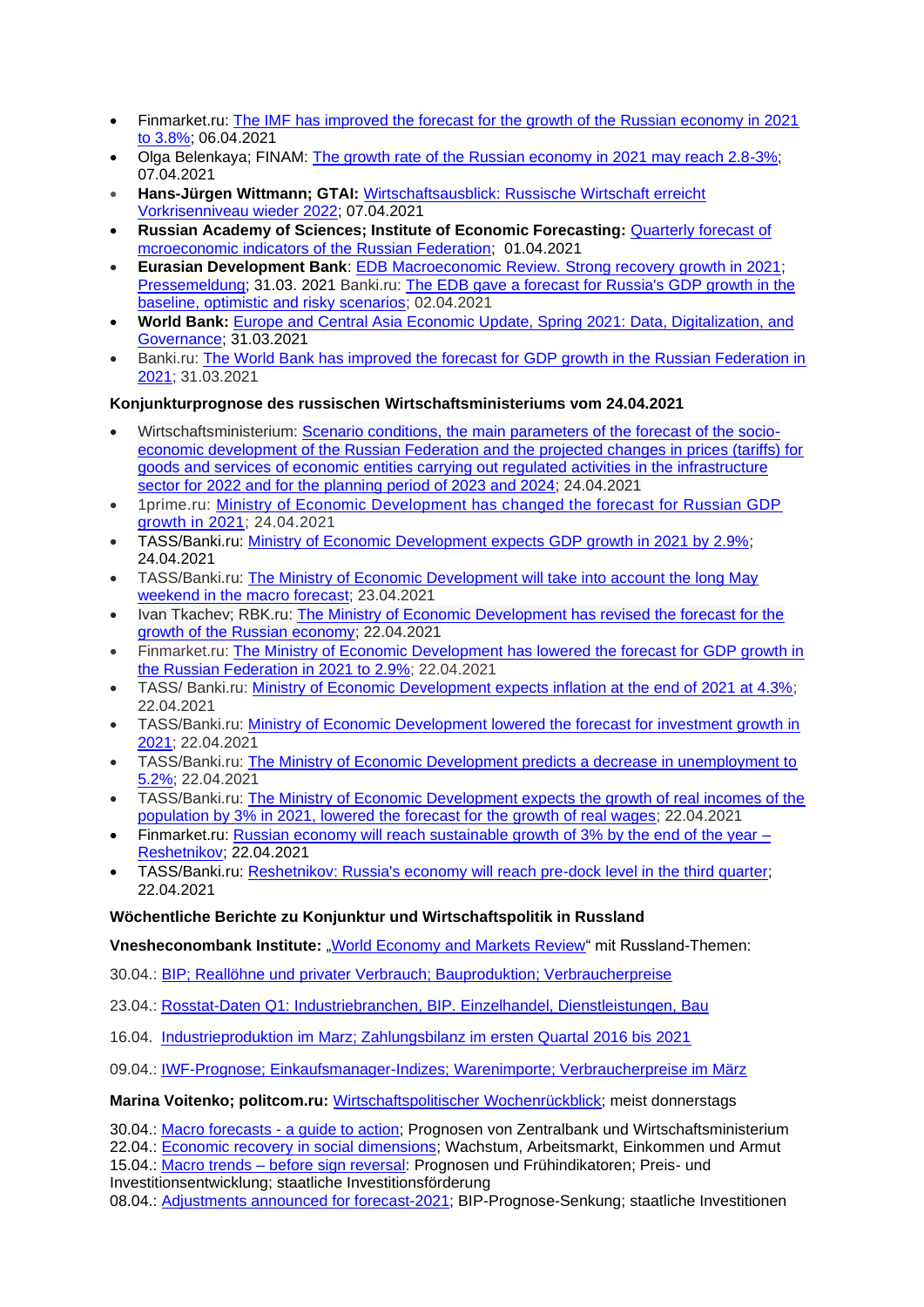**BOFIT (Bank of Finland):** [BOFIT Weekly](https://www.bofit.fi/en/monitoring/weekly/) (Russland und China im wöchentlichen Wechsel; donnerstags finnische; freitags englische Ausgabe); Datenbank: [BOFIT Russia Statistics](https://www.bofit.fi/en/monitoring/statistics/russia-statistics/)

30.04.: [Recovery of Russian economy continues](https://www.bofit.fi/en/monitoring/weekly/2021/vw202117_2/)

30.04.: [Russian CBR hikes key rate again](https://www.bofit.fi/en/monitoring/weekly/2021/vw202117_3/)

- 30.04.: [New US sanctions reduce presence of foreign investors in Russia's bond market](https://www.bofit.fi/en/monitoring/weekly/2021/vw202117_1/)
- 16.04.: Russian GDP contracted by 3 [% last year; domestic demand revived in second half](https://www.bofit.fi/en/monitoring/weekly/2021/vw202115_1/)
- 16.04.: [Russian foreign trade further on path to recovery, capital flows dwindle](https://www.bofit.fi/en/monitoring/weekly/2021/vw202115_2/)
- 16.04.: [Geopolitical concerns weigh on ruble exchange rate](https://www.bofit.fi/en/monitoring/weekly/2021/vw202115_3/)

**Sberbank:** [Wochenbericht](https://www.sberbank.com/ru/analytics/news) "Global Economic News" mit folgenden Russland-Themen:

- 26.04.: Leitzinserhöhung; Inflationsprognose; Putin-Rede; [Produktionsentwicklung](https://www.sberbank.com/common/img/uploaded/analytics/2021/april19-25.pdf) im März
- 19.04.: Föderalhaushalt im 1. Quartal; [Industrieproduktion](https://www.sberbank.com/common/img/uploaded/analytics/2021/april12-18.pdf) im März; neue US-Sanktionen
- 12.04.: [IWF-Weltwirtschaftsausblick;](https://www.sberbank.com/common/img/uploaded/analytics/2021/april5-11.pdf) Verbraucherpreisanstieg im März
- 06.04.: Nationaler [Wohlfahrtsfonds;](https://www.sberbank.com/ru/analytics/news/article?) Rosstat BIP-Schätzung, Verwendung im 4. Quartal

#### **Higher School of Economics: [Comments on state and business](https://dcenter.hse.ru/newkgb)**; Charts: **[Macro-Monitor](https://dcenter.hse.ru/macromonitor)**

- 26.04.: [On the competitiveness of Russian industry at the beginning of 2021](http://www.hse.ru/pubs/share/direct/document/464952563.pdf)
- 23.04.: [Balance of payments: Non-residents leave the government securities market](http://www.hse.ru/pubs/share/direct/document/463745286.pdf)
- 19.04.: [Budget: Transient first quarter surplus](http://www.hse.ru/pubs/share/direct/document/462894536.pdf)
- 16.04.: [Cyclic indicators: SOI in March: not just oil prices.](http://www.hse.ru/pubs/share/direct/document/461683269.pdf) CEA in February: on the verge of growth

16.04.: [Real sector: economic gains in 2020 and January 2021: a cure for depression?](http://www.hse.ru/pubs/share/direct/document/461674378.pdf)

# **Sonstige periodische Berichte zu Konjunktur und Wirtschaftspolitik**

- SBER: [Investor presentations](https://www.sberbank.com/investor-relations/reports-and-publications/investor-presentation)
- Daria Orlova; DekaBank: [Russland: Zentralbank strafft stärker als erwartet,](https://www.deka.de/site/dekade_deka-gruppe_site/get/documents/dekade/Publikationen/2021/Emerging%20Markets/20210507_Emerging_Markets_Trends.pdf) in: Emerging Markets Trends; 07.05.2021
- Finmarket.ru; Interfax-Poll: Industrial production in [Russia in April grew 6.4%, inflation was 0.6%](http://www.finmarket.ru/news/5464019)  [forecast;](http://www.finmarket.ru/news/5464019) 05.05.2021
- Intellinews: [Country Reports;](https://www.intellinews.com/reports/) [Russia May 2021;](https://www.intellinews.com/reports/russia-country-report-apr21-april-2021-71516/) 05.05.2021; Ben Aris: [MOSCOW BLOG: Russian](https://intellinews.com/moscow-blog-russian-economy-starts-to-turn-up-but-so-does-inflation-209564/)  [economy starts to turn up but so does inflation;](https://intellinews.com/moscow-blog-russian-economy-starts-to-turn-up-but-so-does-inflation-209564/) 04.05.2021 Ben Aris: [DATACRUNCH: Russian](https://www.intellinews.com/datacrunch-russian-economy-makes-a-stronger-than-expected-recovery-209561/?source=russia)  [economy makes a stronger than expected recovery;](https://www.intellinews.com/datacrunch-russian-economy-makes-a-stronger-than-expected-recovery-209561/?source=russia) 04.05.2021
- Vnesheconombank Institute: [Monthly GDP Index March 2021;](http://inveb.ru/ru/products/index-gdp) 30.04.2021
- Vnesheconombank Institute: [SEMAFON: March 2021;](http://inveb.ru/ru/products/product-03) Economic Indicators; 30.04.2021
- Globalmsk.ru: [Sberbank has improved the forecast for the growth of the Russian economy in](https://globalmsk.ru/news/id/51041)  [2021;](https://globalmsk.ru/news/id/51041) 29.04.2021
- seekingalpha.com: [Sberbank of Russia \(SBRCY\) on Q1 2021 Results -](https://seekingalpha.com/article/4422731-sberbank-of-russia-sbrcy-on-q1-2021-results-earnings-call-transcript) Earnings Call Transcript; 29.04.2021; Sberbank: [IFRS Earnings presentation 1Q 2021;](https://static.seekingalpha.com/uploads/sa_presentations/797/68797/original.pdf) S. 23; 29.04.2021
- Arsagera: [Macromonitoring;](https://bf.arsagera.ru/makropokazateli/makromonitoring_250_ot_27042021/) April: Ölpreise, Kapital- und Geldmarkt Anleihemarkt, Wechselkurs, Leitzinserhöhung, Verbraucherpreise, Immobilienmarkt; mit Video; 27.04.2021
- Center for Macroeconomic Analysis And Short term Forecasting, CMASF: Trends of the Russian [Economy,](http://www.forecast.ru/default.aspx) 26.04.2021; [Thirteen thesis on economics,](http://www.forecast.ru/default.aspx) 14.04.2021; [Analysis of macroeconomic](http://www.forecast.ru/default.aspx)  [trends;](http://www.forecast.ru/default.aspx) 14.04.2021
- Gaidar Institute: [Monitoring the economic situation in Russia;](https://www.iep.ru/ru/monitoring) 26.04.2021, auch in [Englisch;](http://www.iep.ru/en/publications/category/1417.html) [Russian Economy in 2020 –](https://www.iep.ru/ru/publikatcii/publication/rossiyskaya-ekonomika-v-2020-godu-tendentsii-i-perspektivy-vypusk-42.html) Trends and Prospects; 712 Seiten; 22.04.2021;
- RIA Rating: [Economy in March: low base factor kicked in;](https://riarating.ru/macroeconomic_study/20210422/630199295.html) 22.04..2021
- Vnesheconombank Institute: [Gesamtwirtschaftliche Entwicklung im Februar;](http://inveb.ru/ru/articles-menu/595-dinamika-osnovnykh-makropokazatelej-v-fevrale-2021) 20.04.2020
- Daria Orlova; DekaBank: [Russland: USA verhängen neue Sanktionen gegen russische](https://www.deka.de/site/dekade_deka-gruppe_site/get/documents/dekade/Publikationen/2021/Emerging%20Markets/20210416_Emerging_Markets_Trends.pdf)  [Staatsanleihen;](https://www.deka.de/site/dekade_deka-gruppe_site/get/documents/dekade/Publikationen/2021/Emerging%20Markets/20210416_Emerging_Markets_Trends.pdf) in Emerging Markets Trends; 16.04.2021
- Economic Expert Group: [Economic Review –](http://www.eeg.ru/pages/186) 4/2021; 16.04.2021
- OPEC: [Monthly Oil Market Report;](https://www.opec.org/opec_web/en/publications/338.htm) 13.04.2021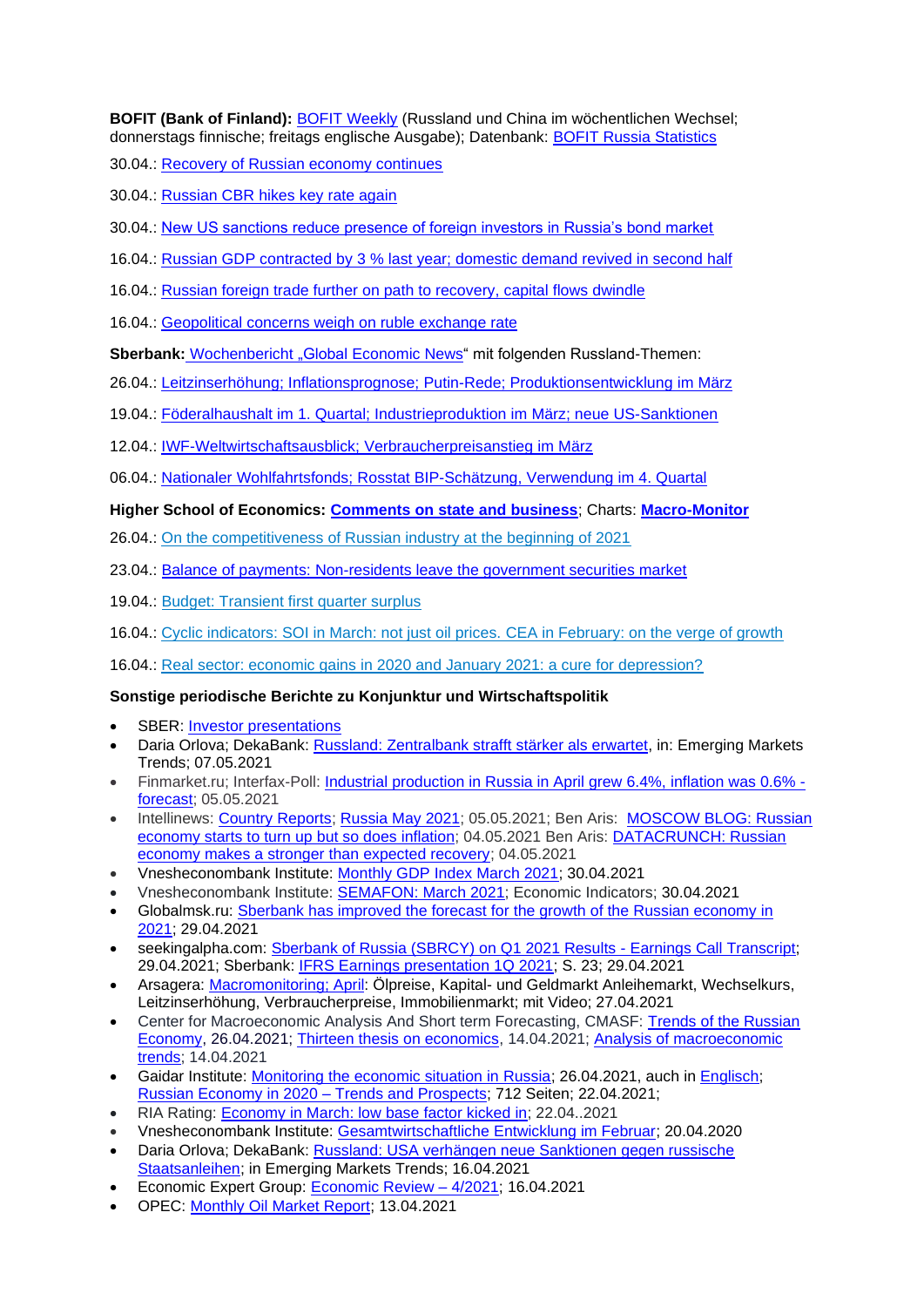- Economist Intelligence Unit; [Economic Forecast Europe: Europe: Growth and inflation;](http://gfs.eiu.com/Archive.aspx?archiveType=Europe) 13.04.2021
- Y. Stepanov, I. Morgacheva (independent analysts and consultants ARB/Bankenverband) : [Current Trends in the Economy;](https://arb.ru/banks/analitycs/tekushchie_tendentsii_v_ekonomike_aprel_2021-10464647/) April 2021; arb.ru, 09.04.2021
- Arsagera: [Macro review data for March;](https://bf.arsagera.ru/makropokazateli/makroobzor_dannye_za_mart_2021/) 08.04.2021
- World Bank: [Russia Monthly Economic Developments;](https://www.worldbank.org/en/country/russia/brief/monthly-economic-developments) March 2021; 31.03.2021; Russia: [Overview,](https://www.worldbank.org/en/country/russia/overview#3) 06.04.2021
- Ost-Ausschuss der Deutschen Wirtschaft: Update [Russland;](https://www.ost-ausschuss.de/de/oa-updates-zu-regionen) Nr. [02/2021;](https://www.ost-ausschuss.de/sites/default/files/paragraphs/pdf/2021-03/02-2021_OA_Update_Russland.pdf) 02.03.2021

# **Offener Brief von Ökonomen an Präsident Putin mit Reformforderungen**

- Marina Agranov et al.: [An open letter from economists;](https://sites.google.com/view/ruseconopenletter/) 21.04.2021
- Alexander Bratersky; FINAM: [Write letters: a group of Russian economists demanded political](https://www.finam.ru/analysis/newsitem/pishite-pisma-gruppa-rossiiyskix-ekonomistov-potrebovala-u-kremlya-politicheskix-reform-20210423-194432/)  [reforms from the Kremlin;](https://www.finam.ru/analysis/newsitem/pishite-pisma-gruppa-rossiiyskix-ekonomistov-potrebovala-u-kremlya-politicheskix-reform-20210423-194432/) 23.04.2021

#### **Einkommen und Armut in Russland**

- Ekaterina Trofimova; Reedus.ru: "The answer is yet to come": what to do with the impoverished [middle class;](https://www.ridus.ru/news/353506) 05.05.2021; [Who ate our money, or why Russians are rapidly becoming poorer;](https://www.ridus.ru/news/353339) 04.05.2021
- Banki.ru/RBK: [HSE Rector warns of the danger of the middle class falling into poverty;](https://www.banki.ru/news/lenta/?id=10945941) 04.05.2021
- Banki.ru/TASS: [The government plans to clarify the methodology for calculating the real income of](https://www.banki.ru/news/lenta/?id=10945882)  [the population;](https://www.banki.ru/news/lenta/?id=10945882) 30.04.2021
- Banki.ru: HSE: transition to new methodology will lead to more sustainable dynamics of poverty [rates;](https://www.banki.ru/news/lenta/?id=10945842) 30.04.2021
- Interfax: [Real disposable income of Russians in the first quarter fell by 3.6%;](https://www.interfax.ru/business/763989) 29.04.2021
- Ivan Tkachev; RBK.ru: [Rosstat reported on the decline in real disposable income of Russians;](https://www.rbc.ru/economics/29/04/2021/608abee49a79476629102b9b) 29.04.2021
- TASS/Banki.ru: [The Ministry of Economic Development expects the growth of real incomes of the](https://www.banki.ru/news/lenta/?id=10945365)  [population by 3% in 2021, lowered the forecast for the growth of real wages;](https://www.banki.ru/news/lenta/?id=10945365) 22.04.2021
- Moscow Times: [Billionaire Deripaska Walks Back Criticism of Russia's Poverty Figures;](https://www.themoscowtimes.com/2021/04/19/billionaire-deripaska-walks-back-criticism-of-russias-poverty-figures-a73659) 19.04.2021; Oleg Deripaska[: Poverty in Russia;](https://t.me/olegderipaska/240) Telegram, 19.04.2021
- Banki.ru: [Deripaska considers Rosstat data on poverty reduction as a "victory on paper";](https://www.banki.ru/news/lenta/?id=10945135) 19.04.2021;
- AHK Russland: [Sinkende Armut;](https://ostexperte.de/sinkende-armut/) Ostexperte.de; 15.04.2021
- Banki.ru: [Rosstat has counted Russians with incomes below the subsistence level;](https://www.banki.ru/news/lenta/?id=10944895) 14.04.2021
- RBC.ru: [How poverty in Russia fell to its lowest level since 2014.](https://www.rbc.ru/economics/14/04/2021/60774d779a794796ccb52627) Infographics; 14.04.2021
- Finmarket.ru: [Poverty rate in Russia in 2020 decreased to 12.1% from 12.3% in 2019 -](http://www.finmarket.ru/news/5450121?utm_source=yxnews&utm_medium=desktop&utm_referrer=https%3A%2F%2Fyandex.ru%2Fnews%2Fstory%2FRosstat_otmetil_snizhenie_urovnya_bednosti_vRossii--6cc44448e5a4717b7ba4f790fb0780b7) Rosstat; 14.04.2021
- Ruben Enikolopov (Rektor Russian School of Economics) im Forbes.ru-Interview mit Nikolai Uskov: Economist Ruben Enikolopov - [Forbes: "Incomes are falling, and prospects are not](https://www.forbes.ru/finansy-i-investicii/425807-ekonomist-ruben-enikolopov-forbes-dohody-padayut-i-perspektiv-osobo-ne)  [particularly visible";](https://www.forbes.ru/finansy-i-investicii/425807-ekonomist-ruben-enikolopov-forbes-dohody-padayut-i-perspektiv-osobo-ne) 09.04.2021

#### **Putin-Rede zur Lage der Nation am 21.04.2021**

- Kremlin.ru: [Presidential Address to](http://en.kremlin.ru/events/president/news/65418) the Federal Assembly; Redemitschrift in Englisch; 21.04.2021
- sna: [Putins Jahresbotschaft an Föderationsversammlung;](https://snanews.de/20210421/putins-jahresbotschaft-foederationsversammlung-1794489.html) Video mit deutscher Simultanübersetzung; zu Wirtschaft und Sozialleistungen ab Min. 30; 21.04.2021
- Thorsten Gutmann; AHK Russland: [Wladimir Putins Rede zur Lage der Nation: Die wichtigsten](https://russland.ahk.de/infothek/news/detail/wladimir-putins-rede-zur-lage-der-nation-die-wichtigsten-zitate-und-aussagen)  [Zitate und Aussagen;](https://russland.ahk.de/infothek/news/detail/wladimir-putins-rede-zur-lage-der-nation-die-wichtigsten-zitate-und-aussagen) 21.04.2021
- Jake Cordell; The Moscow Times: [Putin Announces New Cash Handouts, Familiar Policies in Pre-](https://www.themoscowtimes.com/2021/04/21/putin-announces-new-cash-handouts-familiar-policies-in-pre-election-pitch-a73688)[Election Pitch;](https://www.themoscowtimes.com/2021/04/21/putin-announces-new-cash-handouts-familiar-policies-in-pre-election-pitch-a73688) 21.04.2021
- Ben Aris; bne.eu: [Putin promises to make Russians' lives better in his State of the Nation speech](https://bne.eu/putin-promises-to-make-russians-lives-better-in-his-state-of-the-nation-speech-but-adds-threats-to-the-west-208696/)  [but adds threats to the West;](https://bne.eu/putin-promises-to-make-russians-lives-better-in-his-state-of-the-nation-speech-but-adds-threats-to-the-west-208696/) 21.04.2021
- Finmarket.ru: [Putin instructed to prepare proposals for social and economic development;](http://www.finmarket.ru/main/article/5454907) 21.04.2021
- TASS/Banki.ru: [Putin instructed the Cabinet of Ministers to submit additional proposals to support](https://www.banki.ru/news/lenta/?id=10945313)  [SMEs within a month;](https://www.banki.ru/news/lenta/?id=10945313) 21.04.2021
- Dmitry Dolgin; ING Bank: [Russia: Presidential address focuses on internal issues;](https://think.ing.com/snaps/russia-presidential-address-focuses-on-internal-issues/) 21.04.2021
- Natalia Orlova; Alfa Bank: [Formation of social justice creates the risk of increasing the tax burden;](https://www.finam.ru/analysis/marketnews/formirovanie-socialnoiy-spravedlivoiy-sozdaet-risk-povysheniya-nalogovoiy-nagruzki-20210422-11450/) finam.ru; 22.04.2021; [The lack of sensations in Putin's speech will give the markets support;](https://www.finam.ru/analysis/marketnews/otsutstvie-sensaciiy-v-vystuplenii-putina-dast-rynkam-podderzhku-20210421-16500/) finam.ru, 21.04.2021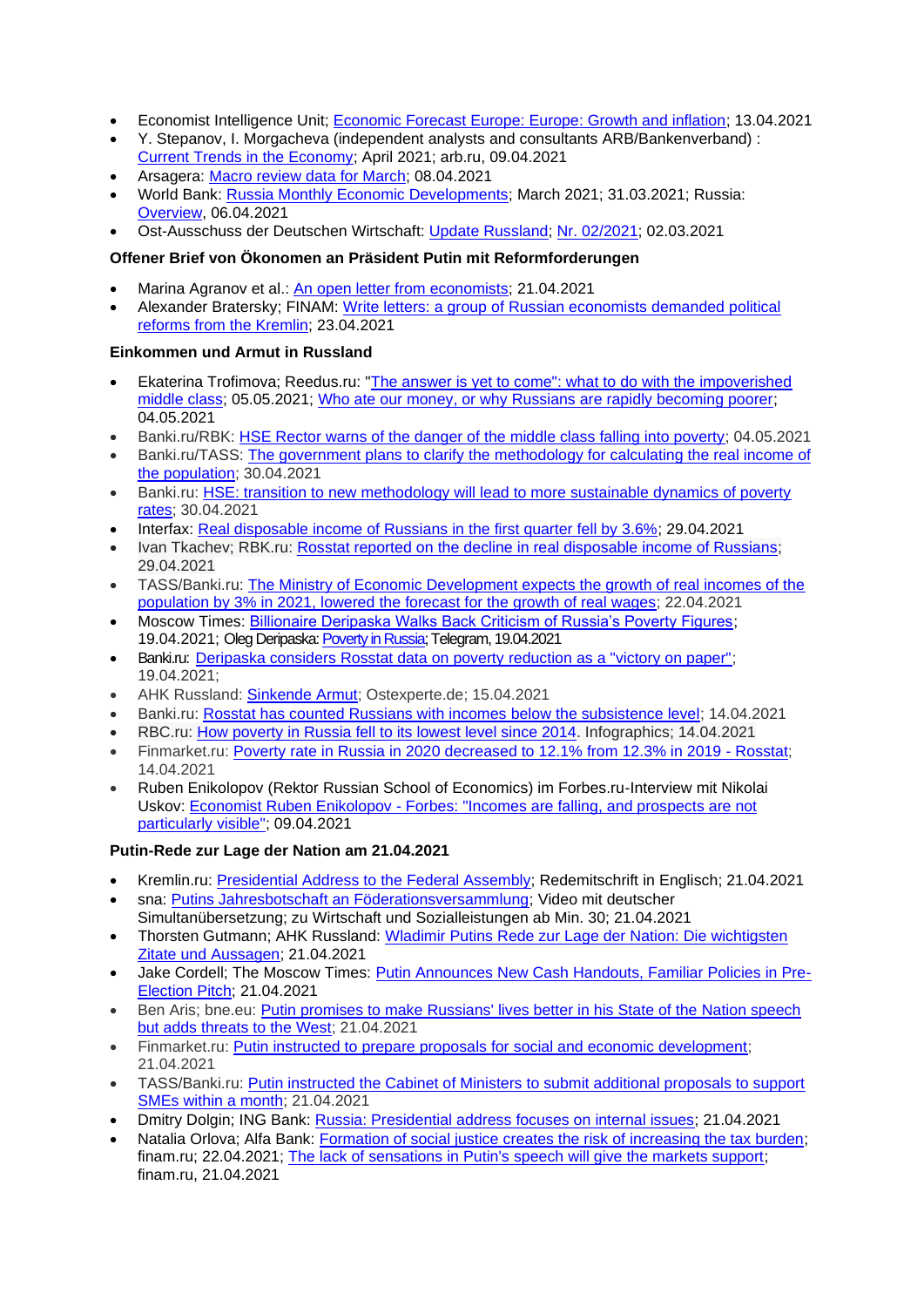- Paul Katzenberger; RND: [Rede zur Lage der Nation: Putin will russisches Volk belohnen;](https://www.rnd.de/politik/rede-zur-lage-der-nation-putin-will-russisches-volk-belohnen-YM4Z2Z4EWNEQTMWSBEIOJ74NKY.html) 21.04.2021
- Denis Trubetskoy, Kiew; ntv.de: Rede an die Nation [Putin droht Westen: Finger weg von](https://www.n-tv.de/politik/Putin-droht-Westen-Finger-weg-von-Belarus-article22505467.html)  [Belarus;](https://www.n-tv.de/politik/Putin-droht-Westen-Finger-weg-von-Belarus-article22505467.html) 21.04.2021

#### **Weitere Publikationen zu Konjunktur und Wirtschaftspolitik in Russland**

- Anders Aslund; Senior Fellow Atlantic Council Washington: [Russlands Bärenwirtschaft;](https://www.fuw.ch/article/russlands-baerenwirtschaft/) Finanz und Wirtschaft; Project Syndicate; 28.04.2021
- Katharina Wagner; FAZ, Moskau: [Russische Staatsanleihen: Ängste vor Sanktionen schwächen](https://www.faz.net/aktuell/finanzen/russland-wie-die-angst-vor-sanktionen-den-rubel-schwaecht-17307149.html)  [den Rubel;](https://www.faz.net/aktuell/finanzen/russland-wie-die-angst-vor-sanktionen-den-rubel-schwaecht-17307149.html) 26.04.2021; siehe auch [News.ru;](https://news.ru/economics/v-germanii-nazvali-prichinu-upadka-rossijskoj-ekonomiki/?utm_source=yxnews&utm_medium=desktop) 27.04.2021 und [Inosmi](https://inosmi.ru/economic/20210427/249642102.html)
- Vladislav L. Inozemtsev: [The Russian Economy: No Crash, No Progress;](https://www.memri.org/reports/russian-economy-no-crash-no-progress) memri.org; 26.04.2021
- German Gref (Sberbank) im RBK-Interview mit Anton Feinberg und Irina Parfentieva: ["The state](https://www.rbc.ru/business/22/04/2021/6078c35c9a79470cc01eb1b4)  [can easily deal with any ecosystem";](https://www.rbc.ru/business/22/04/2021/6078c35c9a79470cc01eb1b4) mit [Video](https://www.youtube.com/watch?v=n-se5wZzi_Q) (30 Min); 22.04.2021
- Alexey Vedev (Gaidar Institute) im Interview mit Dmitry Shultz (infraeconomy): [On the prospects](https://infraeconomy.com/intervyu-s-alekseem-vedevym-2)  [for the development of the Russian economy after the pandemic;](https://infraeconomy.com/intervyu-s-alekseem-vedevym-2) 21.04.2021; [Zusammenfassung](https://www.iep.ru/ru/kommentarii/aleksey-vedev-o-perspektivakh-razvitiya-rossiyskoy-ekonomiki-posle-pandemii.html)  [des Gaidar Instituts;](https://www.iep.ru/ru/kommentarii/aleksey-vedev-o-perspektivakh-razvitiya-rossiyskoy-ekonomiki-posle-pandemii.html) 22.04.2021
- Yevgeny Khramov; realnoevremya: 'According to competent foreign estimates, Russia is going [through this crisis better than many states'¸Covering the budget deficit with the money of the](https://realnoevremya.com/articles/5444-russia-is-going-through-this-crisis-better-than-many-states)  [National Welfare Fund did not prevent it from almost doubling;](https://realnoevremya.com/articles/5444-russia-is-going-through-this-crisis-better-than-many-states) 20.04.2021
- Gerit Schulze; GTAI: [Russlands Wirtschaft zeigt sich robust in der Corona-Krise;](https://www.gtai.de/gtai-de/trade/specials/special/russland/russlands-wirtschaft-zeigt-sich-robust-in-der-coronakrise--242418) 16.04.2021
- Hans-Jürgen Wittmann; GTAI: [Coronakrise dämpft Kaufkraft russischer Konsumenten;](https://www.gtai.de/gtai-de/trade/wirtschaftsumfeld/kaufkraft-und-konsum/russland/coronakrise-daempft-kaufkraft-russischer-konsumenten-628376) 16.04.2021
- Finmarket.ru: [The scenario of economic recovery in the Russian Federation is currently the only](http://www.finmarket.ru/main/article/5452003)  one - [HSE;](http://www.finmarket.ru/main/article/5452003) HSE Composite Leading Index in March 2021; 16.04.2021
- Kirill Rogov (Herausgeber); Stiftung Liberale Mission: "Stagnation 2: Consequences, Risks and [Alternatives for the Russian Economy"](https://liberal.ru/ekspertiza/zastoj-2-posledstviya-riski-i-alternativy-dlya-rossijskoj-ekonomiki); 15.04.2021
- Focus.de: [Präsident plant großes Konjunkturprogramm -](https://www.focus.de/finanzen/boerse/konjunktur/praesident-plant-grosses-konjunkturprogramm-gerade-als-putin-milliarden-investieren-will-laufen-ihm-die-investoren-davon_id_13186267.html) Gerade als Putin Milliarden investieren [will, laufen ihm die Investoren davon;](https://www.focus.de/finanzen/boerse/konjunktur/praesident-plant-grosses-konjunkturprogramm-gerade-als-putin-milliarden-investieren-will-laufen-ihm-die-investoren-davon_id_13186267.html) 14.04.2021
- TASS: HSE experts believe that the global economy in 2021 will not be able to overcome the [crisis;](https://tass.ru/ekonomika/11113381) 10.04.2021

# **HSE Frühjahrskonferenz**

- Andrey Klepach, VEB Institute: [Andrey Klepach took part in the round table "Macroeconomic](http://inveb.ru/ru/news/596-andrej-klepach-prinyal-uchastie-v-kruglom-stole-makroekonomicheskie-effekty-pandemii-covid-19-i-perspektivy-vosstanovleniya-ekonomiki)  [effects of the COVID-19 pandemic and the prospects for economic recovery";](http://inveb.ru/ru/news/596-andrej-klepach-prinyal-uchastie-v-kruglom-stole-makroekonomicheskie-effekty-pandemii-covid-19-i-perspektivy-vosstanovleniya-ekonomiki) Video; 20.04.2021
- Finmarket.ru: [The basic variant of the dynamics of the RF GDP assumes a 35% growth by 2030](http://www.finmarket.ru/news/5450864)  [compared to 2020;](http://www.finmarket.ru/news/5450864) presentation of the Ministry of Economic Development by deputy minster Polina Kryuchkova at the HSE conference; 15.04.2021
- N.V. Akindinova et al.(Higher School of Economics): [Macroeconomic Effects of the COVID-19](https://conf.hse.ru/mirror/pubs/share/460914594.pdf)  [Pandemic and Prospects for Economic Recovery;](https://conf.hse.ru/mirror/pubs/share/460914594.pdf) 96 Seiten; Russisch; 14.04.2021
- Saltanova Svetlana Vasilievna (editor IQ.HSE scientific and educational portal): [Pandemic](https://iq.hse.ru/news/459867364.html) and [macroeconomics](https://iq.hse.ru/news/459867364.html) of Russia - Survive the crisis year with minimal losses; 12.04.2021

#### **Deutsch-russische Beziehungen**

Pressesschau: [Karenina;](https://www.karenina.de/category/news/presseschau/) [DRF;](https://www.deutsch-russisches-forum.de/category/pressespiegel) Suchen zu: ["Russland";](https://www.weltflimmern.de/russland) ["Nawalny"](https://www.weltflimmern.de/nawalny), ["Sanktionen"](https://www.weltflimmern.de/sanktionen); [NEWSTRAL;](https://newstral.com/de/search/articles?utf8=%E2%9C%93&q=Russland) [Boersentreff.de;](https://www.boersentreff.de/top_news-russland.htm) [RND;](https://www.rnd.de/themen/russland/) [sna;](https://snanews.de/location_russland/) [n-tv;](https://www.n-tv.de/thema/russland) [Phoenix;](https://www.phoenix.de/russland--das-phoenix-jahresthema-2021-a-2060305.html) [ARD-Audiothek;](https://www.ardaudiothek.de/suche?q=Putin%202021) [ARD-Mediathek](https://www.ardmediathek.de/suche/Putin/)

- Frankfurt University of Applied Sciences; Center for Applied European Studies (CAES): "Putins [Russland und die Sicherheit Europas"](https://www.frankfurt-university.de/de/newsmodule/caes/?tx_news_pi1%5Bnews%5D=5986&tx_news_pi1%5Bcontroller%5D=News&tx_news_pi1%5Baction%5D=detail&cHash=73a9f5cefda84d71b97d1f835780265c); [Michel Friedman](https://de.wikipedia.org/wiki/Michel_Friedman#Friedman-Aff%C3%A4re) (CAES) im Gespräch mit [Manfred](https://de.wikipedia.org/wiki/Manfred_Weber_(Politiker))  [Weber](https://de.wikipedia.org/wiki/Manfred_Weber_(Politiker)) (MEP, Vorsitzender EVP-Fraktion) und [Martin Hoffmann,](https://petersburger-dialog.de/personen/martin-hoffmann/) Geschäftsführendes Vorstandsmitglied Deutsch-Russisches Forum e.V.; [YouTube](https://youtu.be/Ayu8_cStNwA); 10.05.2021, 18 Uhr; [Einladung](https://www.frankfurt-university.de/fileadmin/standard/Forschung/CAES/Think_Europe/Russland/Putins_Russland_und_die_Sicherheit_Europas.pdf)
- Russlands Botschafter Sergej Netschajew im RND-Interview mit Jan Emendörfer: [Der 8. Mai ist](https://www.rnd.de/politik/russlands-botschafter-in-berlin-der-8-mai-ist-fuer-uns-ein-heiliger-tag-ALAERCM7NBGUDFMGD6R5P2GHZM.html)  [fur uns ein heiliger Tag;](https://www.rnd.de/politik/russlands-botschafter-in-berlin-der-8-mai-ist-fuer-uns-ein-heiliger-tag-ALAERCM7NBGUDFMGD6R5P2GHZM.html) 09.05.2021
- Luisa Hommerich, Ingo Malcher, Yasssin Musharbash; Die Zeit: Russland: [Herr Präsident, es](https://www.zeit.de/2021/19/russland-einflussnahme-deutschland-abgeordnete-unternehmen-ostsee-konferenz-berlin/komplettansicht)  [ist angerichtet. Nutzt Russland deutsche Abgeordnete und Unternehmen, um seinen Einfluss in](https://www.zeit.de/2021/19/russland-einflussnahme-deutschland-abgeordnete-unternehmen-ostsee-konferenz-berlin/komplettansicht)  [Berlin auszuweiten?](https://www.zeit.de/2021/19/russland-einflussnahme-deutschland-abgeordnete-unternehmen-ostsee-konferenz-berlin/komplettansicht) 06.05.2021
- Das Erste, Kontraste; Beitrag von Andrea Becker, Georg Heil und Markus Pohl: [Russischer](https://www.rbb-online.de/kontraste/archiv/kontraste-vom-06-05-2021/putins-koch-und-sein-einfluss-in-deutschland.html)  [Oligarch "Putins Koch" und sein Einfluss in Deutschland;](https://www.rbb-online.de/kontraste/archiv/kontraste-vom-06-05-2021/putins-koch-und-sein-einfluss-in-deutschland.html) Video mit Text; 06.05.2021
- Bundesverband für Wirtschaftsförderung und Au8enwirtschaft: [Stellungnahme des BWA zur](https://www.bwa-deutschland.com/stellungnahme-des-bwa-zur-aktuellen-berichterstattung-des-oeffentlich-rechtlichen-rundfunks)  [aktuellen Berichterstattung des öffentlich-rechtlichen Rundfunks;](https://www.bwa-deutschland.com/stellungnahme-des-bwa-zur-aktuellen-berichterstattung-des-oeffentlich-rechtlichen-rundfunks) 06.05.2021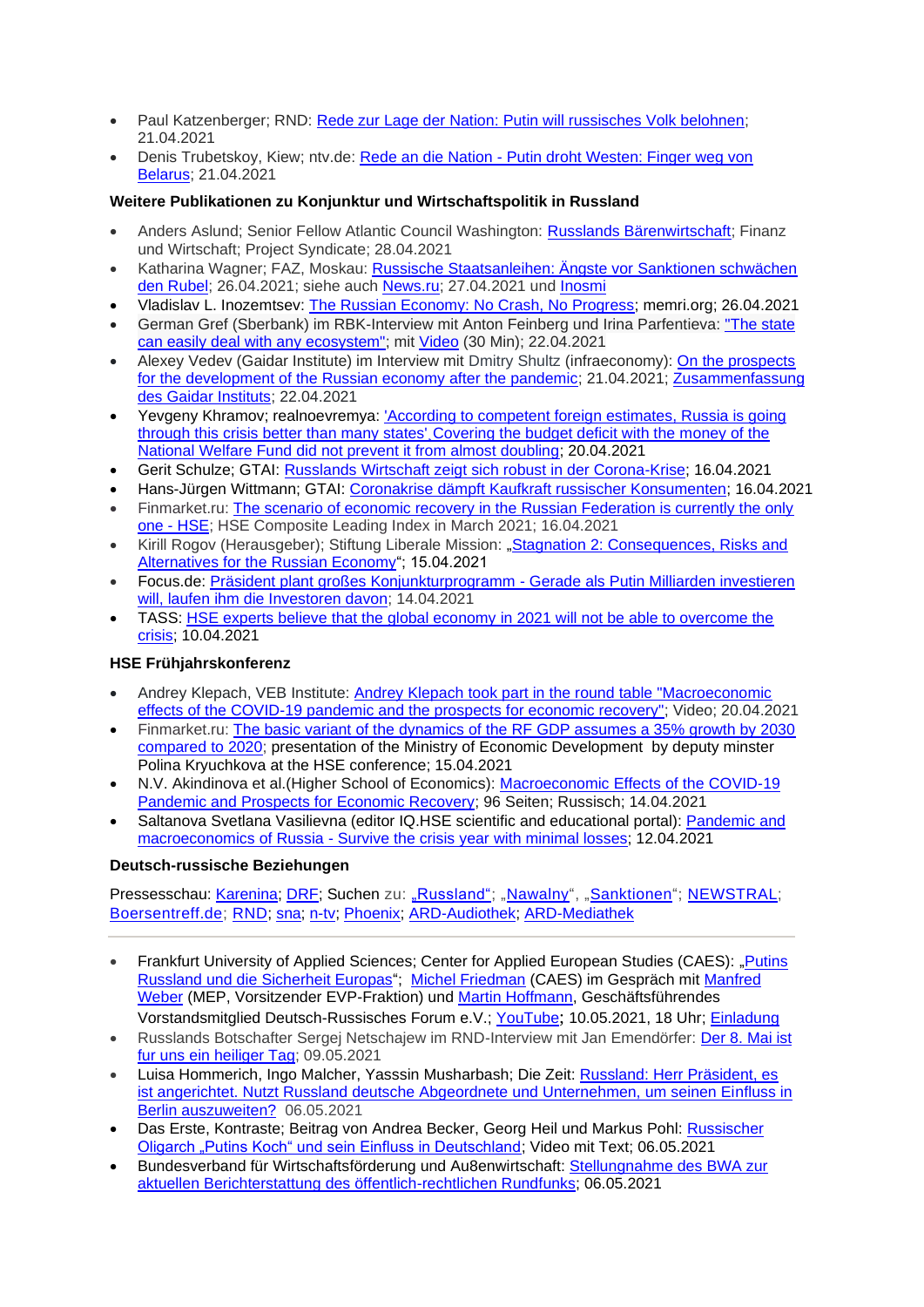- Alexander Rahr im Gespräch mit Irmtraud Gutschke im nd.LITERATURSALON: [Rettet die](https://www.neues-deutschland.de/termine/88481.html)  [deutsch-russischen Beziehungen;](https://www.neues-deutschland.de/termine/88481.html) Video auf [Youtube;](https://www.youtube.com/watch?v=mUC5rZlHuvc) 66 Minuten; 05.05.2021
- Karenina: [Schröder kanzelt Baerbock ab;](https://www.karenina.de/service/presseschau/schroeder-kanzelt-baerbock-ab/) 27.04.2021
- Karenina: [Baerbock: Druck auf Russland erhöhen;](https://www.karenina.de/news/politik/baerbock-druck-auf-russland-erhoehen/) FAS-Interview; 26.04.2021
- Zentrum Liberale Moderne: [Russland und der Westen.](https://russlandverstehen.eu/russland-und-der-westen/) [Kommt jetzt ein Kalter Frieden?;](https://russlandverstehen.eu/russlandkonferenz-2021-diskussion/) 25.04.2021
- Jan Emendörfer; RND: [Michael Kretschmer: der Russland-Versteher aus Dresden;](https://www.rnd.de/politik/michael-kretschmer-der-russland-versteher-aus-dresden-VQPYSGTHBFCRVFQR5GIGWMERIY.html) 25.04.2021
- ARD "Bericht aus Berlin": Bericht von Stephan Stuchlik und Kerstin Palzer mit Interview mit Janis Kluge, Stiftung Wissenschaft und Politik: [Unklare Ansagen aus der EU treffen auf klare](https://www.tagesschau.de/multimedia/video/video-854833.html)  [Drohgebärden aus Russland;](https://www.tagesschau.de/multimedia/video/video-854833.html) Interview von Tina Hassel mit Außenminister Heiko Maas: [Russland-Politik: Maas lehnt härtere Sanktionen ab;](Russland-Politik:%20Maas%20lehnt%20härtere%20Sanktionen%20ab) 25.04.2021
- MDR "artour"; Ulf Kalkreuth: ["Putins Macht".](https://www.ardmediathek.de/video/artour/putins-macht-hubert-seipel-und-seine-lesart-des-russischen-praesidenten/mdr-fernsehen/Y3JpZDovL21kci5kZS9iZWl0cmFnL2Ntcy9mNDdlZWJhYS02N2UyLTRiN2QtYWZmYS1kOWI0NjgwZWM4MjU/) Hubert Seipel hat lange Gespräche mit Wladimir Putin geführt. In seinem neuen Buch analysiert er das angespannte Verhältnis zwischen Deutschland und Russland und lässt Putins Einschätzung einfließen; 22.04.2021
- Renate Lilge-Stodieck; Epoch Times-Rezension: ["Anmaßung": Russland-Experte Alexander](https://www.epochtimes.de/feuilleton/buecher/anmassung-russland-experte-alexander-rahr-und-sein-schrei-eines-verzweifelten-a3495321.html)  [Rahr und sein "Schrei eines Verzweifelten";](https://www.epochtimes.de/feuilleton/buecher/anmassung-russland-experte-alexander-rahr-und-sein-schrei-eines-verzweifelten-a3495321.html) 20.04.2021
- FAZ: [EVP-Fraktionschef Weber schlägt Sanktionen gegen Russland vor;](https://www.faz.net/aktuell/politik/ausland/evp-fraktionschef-weber-schlaegt-sanktionen-gegen-russland-vor-17287446.html) 11.04.2021
- Center for Security Studies, ETH Zürich: [Russian Analytical Digest; No. 266; Preparing for the](https://css.ethz.ch/content/dam/ethz/special-interest/gess/cis/center-for-securities-studies/pdfs/RAD266.pdf)  [Parliamentary Elections of 2021: Russian Politics and Society;](https://css.ethz.ch/content/dam/ethz/special-interest/gess/cis/center-for-securities-studies/pdfs/RAD266.pdf) 08.04.2021
- Jan Emendörfer: RND: Ukraine-Konflikt: Botschafter Melnyk fordert Signal von Merkel: 08.04.2021
- Jan Emendörfer; RND: Russland-Kenner Seipel: "Putin ist für den Westen der Böse vom [Dienst";](https://www.rnd.de/politik/russland-kenner-seipel-putin-ist-fur-den-westen-der-bose-vom-dienst-3WPJKLE4BBBF3MS2RVZBN7QZ74.html) Interview; 05.04.2021
- Thielko Grieß; DLF-Kommentar: [Russland: Eindeutigkeit ist selten, Ambivalenz dagegen die](https://www.deutschlandfunk.de/russland-eindeutigkeit-ist-selten-ambivalenz-dagegen-die.720.de.html?dram:article_id=495181)  [Regel.](https://www.deutschlandfunk.de/russland-eindeutigkeit-ist-selten-ambivalenz-dagegen-die.720.de.html?dram:article_id=495181) Eine Bilanz nach 5 Jahren in Moskau; 03.04.2021
- Timonthy Frye, Professor of Post-Soviet Foreign Policy at Coumbia University; Foreign Affairs: Russia's Weak Strongman - The Perilous [Bargains That Keep Putin in Power;](https://www.foreignaffairs.com/articles/russia-fsu/2021-04-01/vladimir-putin-russias-weak-strongman) 01.04.2021
- ZDF-Doku von Florian Huber: [Der Fall Nawalny;](https://www.zdf.de/dokumentation/zdfzeit/zdfzeit-der-fall-nawalny-100.html) Video 44 Min.; 01.04.2021

# **Deutsch-russische Wirtschaftsbeziehungen**

- **Statistiken:** Ost-Ausschuss: [Deutscher Osthandel;](https://www.ost-ausschuss.de/de/statistik) Monatsdaten 2021, Jahresdaten 2020-2017; AHK: [Russland in Zahlen;](https://russland.ahk.de/infothek/wirtschaftsdaten) Russland-Analysen: [Daten und Abbildungen zum Deutsch-Russischen](https://www.laender-analysen.de/russland-analysen/399/daten-warenverkehr-russland-deutschland-eu/)  [und EU-Russischen Warenverkehr,](https://www.laender-analysen.de/russland-analysen/399/daten-warenverkehr-russland-deutschland-eu/) 09.03.2021
- Gerit Schulze (Russland-Direktor der GTAI) im MDR-Interview mit Matthias Weidner: [Wie](https://www.mdr.de/nachrichten/deutschland/wirtschaft/russland-handelsbeziehungen-export-produkte-100.html) der Handel mit Russland jenseits von Öl und Gas [funktioniert;](https://www.mdr.de/nachrichten/deutschland/wirtschaft/russland-handelsbeziehungen-export-produkte-100.html) 05.05.2021; MDR-Umschau: [Handel](https://www.mdr.de/tv/programm/video-515496_zc-12fce4ab_zs-6102e94c.html) im Wandel – Die [deutsch-russischen](https://www.mdr.de/tv/programm/video-515496_zc-12fce4ab_zs-6102e94c.html) Beziehungen; Video (7 Min.); 04.05.2021
- **Russland-Tag in Rostock am 02. Juni und St. Petersburg International Economic Forum**
- Staatskanzlei Mecklenburg-Vorpommern: [Landesregierung lädt zum 4. Russlandtag am 2. Juni in](https://www.regierung-mv.de/Aktuell/?id=169763&processor=processor.sa.pressemitteilung)  [Rostock ein;](https://www.regierung-mv.de/Aktuell/?id=169763&processor=processor.sa.pressemitteilung) mit Programm und digitalen Workshops; 07.05.2021
- SZ/dpa: Schwerin[:Größtes deutsch-russisches Wirtschaftstreffen Deutschlands;](https://www.sueddeutsche.de/politik/wirtschaftspolitik-schwerin-groesstes-deutsch-russisches-wirtschaftstreffen-deutschlands-dpa.urn-newsml-dpa-com-20090101-210507-99-505964) 07.05.2021
- **Rohstoff-Forum:** [13. Deutsch-Russische Rohstoff-Konferenz;](https://www.rohstoff-forum.org/conference/13-deutsch-russische-rohstoff-konferenz/) 28. bis 30.04.2021
- Jan Emendörfer; RND: [Geschäft zwischen Berlin und Moskau entwickelt sich vom Röhrendeal](https://www.rnd.de/politik/deutschland-und-russland-rohstoffkonferenz-uber-alternative-energien-und-nord-stream-2-VHJGITXEH5EABKRTKHT7MOG5HE.html)  [zum Green Deal;](https://www.rnd.de/politik/deutschland-und-russland-rohstoffkonferenz-uber-alternative-energien-und-nord-stream-2-VHJGITXEH5EABKRTKHT7MOG5HE.html) 29.04.2021
- Artjom Maksimenko; energate messenger.de: Altmaier: Russland auch nach 2050 strategischer [Energiepartner;](https://www.energate-messenger.de/news/211772/altmaier-russland-auch-nach-2050-strategischer-energiepartner) 29.04.2021
- Liudmila Kotlyarova; SNA: ["Ich wünsche mir, dass Russland…" –](https://snanews.de/20210429/altmaier-gas-kooperation-1901938.html) Altmaier zu Zukunft der deutsch[russischen Gas-Kooperation;](https://snanews.de/20210429/altmaier-gas-kooperation-1901938.html) 29.04.2021
- Handelsblatt/dpa: [Deutschland](https://www.handelsblatt.com/dpa/konjunktur/wirtschaft-handel-und-finanzen-deutschland-sieht-russland-als-partner-beim-green-deal-der-eu/27143508.html?) sieht Russland als Partner beim 'Green Deal' der EU; 29.04.2021
- Presseportal.de: [Brücken bauen für Klimaschutz und Nachhaltigkeit: Notwendigkeit von intensiver](https://www.presseportal.de/pm/155284/4903008)  [wissenschaftlich-technischer Zusammenarbeit im Rahmen der 13. Deutsch-Russischen Rohstoff-](https://www.presseportal.de/pm/155284/4903008)[Konferenz bekräftigt;](https://www.presseportal.de/pm/155284/4903008) 29.04.2021
- WDR; MONITOR: [Grüner Wasserstoff: Schmutziges Gas in neuen Schläuchen?](https://www1.wdr.de/daserste/monitor/sendungen/gruener-wasserstoff-104.html) Video von Achim Pollmeier, Lutz Polanz; [Beitragstext;](https://www1.wdr.de/daserste/monitor/sendungen/pdf-1324.pdf) 29.04.2021
- Jörg Brückner, Sachsens Arbeitgeberpräsident, im MDR-Interview mit Wolfgang Brinkschulte : Kretschmer zu Gesprächen in Russland; Sachsens [Arbeitgeberpräsident](https://www.mdr.de/nachrichten/deutschland/wirtschaft/russland-wirtschaftsbeziehungen-kretschmer-reise-100.html#sprung0) fordert "Wandel durch [Handel";](https://www.mdr.de/nachrichten/deutschland/wirtschaft/russland-wirtschaftsbeziehungen-kretschmer-reise-100.html#sprung0) 20.04.2021
- Daniel Steinvorth; NZZ: [Die EU will von neuen Sanktionen gegen Russland nichts wissen;](https://www.nzz.ch/international/die-eu-will-von-neuen-sanktionen-gegen-russland-nichts-wissen-ld.1612785) 19.04.2021
- Jan Emendörfer; RND: [Deutsche Wirtschaft: "Russland bleibt ein wichtiger Investitionsstandort";](https://www.rnd.de/politik/deutsche-wirtschaft-russland-bleibt-ein-wichtiger-investitionsstandort-L6PP6XTGYBBQTEU6UYKKHWPEFU.html) Interview mit Oliver Hermes, Vorsitzender des Ost-Ausschusses; 18.04.2021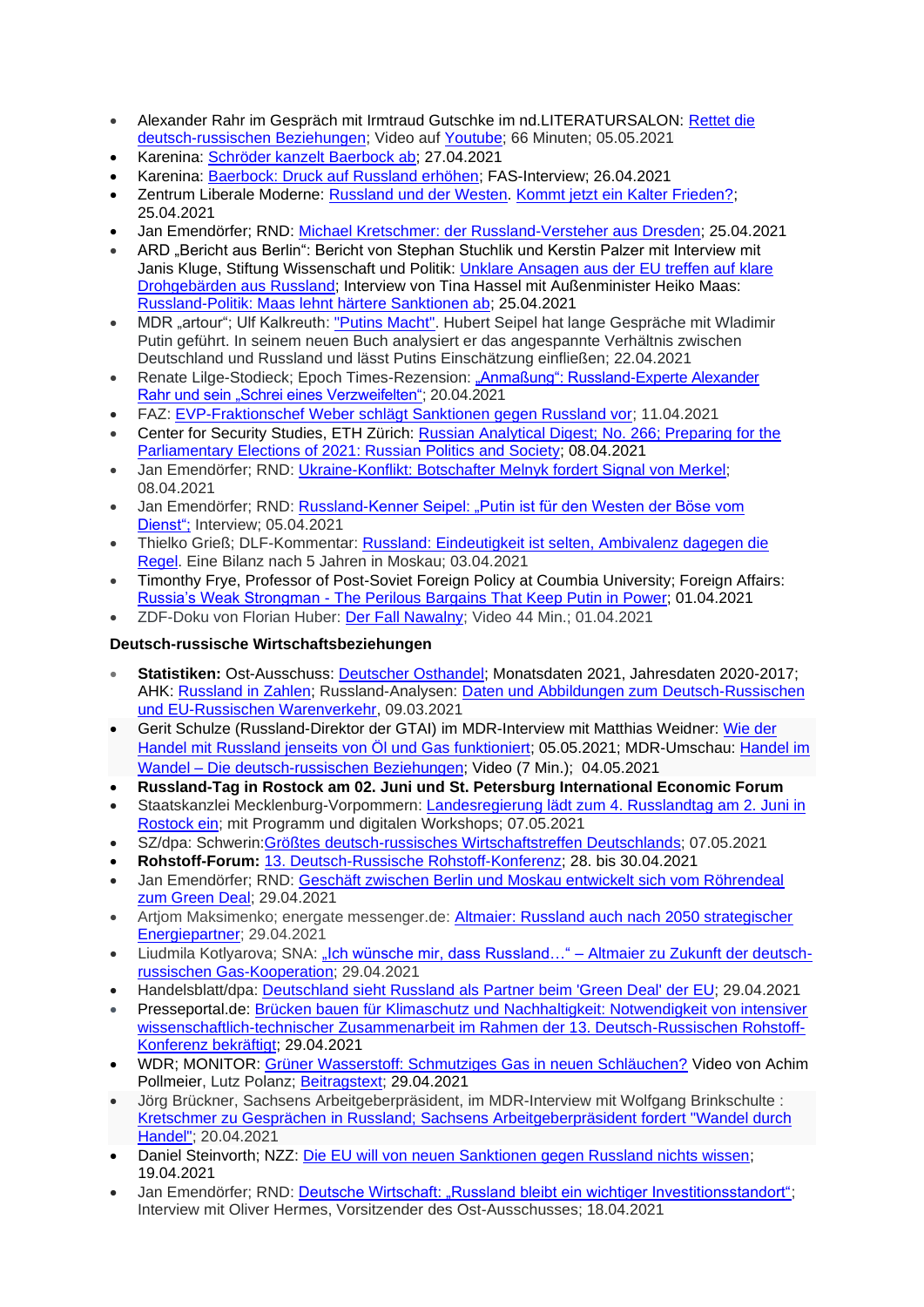- Volker Treier, DIHK: [Entwicklung der deutsch-russischen Wirtschaftsbeziehungen;](https://mcusercontent.com/8fdd7414d9cadd57fd1dca5f7/files/0b43bb8d-0eac-6fca-e58d-4d2249d07c63/Entwicklung_der_deutsch_russischen_Wirtschaftsbeziehungen.01.pdf) in: Außenwirtschaftliche Praxis, Seite: 175 bis 178; 16.04.2021
- Hans-Jürgen Wittmann; GTAI: ["Made in Russia" ist kein Magnet für deutsche Autobauer;](https://www.gtai.de/gtai-de/trade/specials/branchenbericht/russland/-made-in-russia-ist-kein-magnet-fuer-deutsche-autobauer-622872) 14.04.2021
- RND: [Gemeinsamer EU-Wirtschaftsraum mit Russland? Deutscher Unternehmer sieht Chancen;](https://www.rnd.de/wirtschaft/gemeinsamer-eu-wirtschaftsraum-mit-russland-deutscher-unternehmer-sieht-chancen-FM7VQGDYWQMRW7VKULOIYLH5S4.html) 05.04.2021

#### **Nord Stream 2**

- Links: [NEWSTRAL;](https://newstral.com/de/search/articles?utf8=%E2%9C%93&q=Nord+Stream) [RND;](https://www.rnd.de/themen/nord-stream-2/) [OZ;](https://www.ostsee-zeitung.de/nordstream-2) [FAZ;](https://www.faz.net/aktuell/wirtschaft/thema/nord-stream-2) [WiWo;](https://www.wiwo.de/suche/?sw=Nord%20Stream) [SZ;](https://www.sueddeutsche.de/thema/Nord_Stream_2) [SNA;](https://snanews.de/product_nord-stream-2/) [iz.ru;](https://iz.ru/tag/severnyi-potok-2) [Inosmi,](https://inosmi.ru/tags/product_Severnyjj_potok_2/) [DW-RF;](https://www.dw.com/ru/nord-stream-kompanija/t-17949730) [DW-D;](https://www.dw.com/search/de?languageCode=de&origin=gN&item=Pipeline&searchNavigationId=9077) [Weltflimmern;](https://www.weltflimmern.de/nord%20stream%202) [KARENINA;](https://www.karenina.de/category/news/wirtschaft/?seotag=Nord+Stream+2) [energate-messenger;](https://www.energate-messenger.de/themen/Nord-Stream-2?) [NDR;](https://www.ndr.de/nachrichten/info/Erdgas,erdgas213.html) [ARD-Media](https://www.ardmediathek.de/suche/Nord%20Stream/)[+Audio;](https://www.ardaudiothek.de/suche?q=Nord%20%20Stream) [Tagesschau](https://www.tagesschau.de/thema/nord_stream_2/), [NewEurope,](https://www.neweurope.eu/author/kostis-geropoulos/) [Energie-](https://www.udo-leuschner.de/energie-chronik/ypipelines.htm#nordstream)[Chronik](https://www.udo-leuschner.de/energie-chronik/ypipelines.htm#nordstream)
- NDR-TV: [Klima-Stiftung verteidigt Engagement für Nord Stream 2;](https://www.ndr.de/nachrichten/mecklenburg-vorpommern/Klima-Stiftung-verteidigt-Engagement-fuer-Nord-Stream-2,nordstream590.html) mit Interview mit dem Vorsitzenden der Stiftung Klima- und Umweltschutz MV, Erwin Sellering; 05.05.2021
- Bernd Müller; Telepolis: [Nord Stream 2: Kooperation bei aller Feindschaft;](https://www.heise.de/tp/features/Nord-Stream-2-Kooperation-bei-aller-Feindschaft-6037516.html) 05.05.2021
- Armin Siebert; SNA: [Keine Annäherung zwischen USA und Deutschland bei Nord Stream 2;](https://snanews.de/20210505/annaeherung-usa-deutschland-pipeline-1975680.html) 05.05.2021
- Markt und Mittelstand: [Nord Stream 2: Der](https://www.marktundmittelstand.de/technologie/der-gasprinz-1297751/) Gasprinz; 05.05.2021
- NDR Nordmagazin: [Russischer Botschafter: Nord Stream 2 wird noch 2021 fertig;](https://www.ndr.de/nachrichten/mecklenburg-vorpommern/Russischer-Botschafter-Nord-Stream-2-wird-noch-2021-fertig,nordstream588.html) 29.04.2021
- RND/dpa: Schwesig verteidigt Nord Stream [2: "Baerbocks Konfrontationskurs ist gefährlich"](https://www.rnd.de/politik/schwesig-verteidigt-nord-stream-2-kritik-von-baerbock-und-grunen-U6TT5C6CKVD4JG3Y7XPCRZI2IU.html) 29.04.2021
- Ben Aris; bne IntelliNews: [Unbundled: the Gas Transmission System Operator of Ukraine;](https://www.intellinews.com/unbundled-the-gas-transmission-system-operator-of-ukraine-208228/?source=russia&utm_source=Newsletter&utm_medium=Email&utm_campaign=Edpicks) 20.04.2021
- Sven Prange; Focus Online- Gastautor: [Nord Stream 2: Putins Milliardenversprechen für den](https://www.focus.de/finanzen/boerse/wegducken-und-weiterbauen-abhaengig-von-putin-das-nord-stream-2-milliardenversprechen-fuer-den-deutschen-mittelstand_id_13208073.html)  [deutschen Mittelstand;](https://www.focus.de/finanzen/boerse/wegducken-und-weiterbauen-abhaengig-von-putin-das-nord-stream-2-milliardenversprechen-fuer-den-deutschen-mittelstand_id_13208073.html) 20.04.2021
- Anna Litvina; realnoevremya: S&P Global Platts sees Russia dominating EU gas market at least [until 2040;](https://realnoevremya.com/articles/5420-sp-global-platts-sees-russia-dominating-eu-gas-market-at-least-until-2040) 14.04.2021
- Stern/AFP: [Kramp-Karrenbauer macht Nutzung von Nord Stream 2 "abhängig vom Verhalten](https://www.stern.de/news/kramp-karrenbauer-macht-nutzung-von-nord-stream-2--abhaengig-vom-verhalten-russlands--30475386.html?utm_campaign=alle&utm_medium=rss-feed&utm_source=standard)  [Russlands";](https://www.stern.de/news/kramp-karrenbauer-macht-nutzung-von-nord-stream-2--abhaengig-vom-verhalten-russlands--30475386.html?utm_campaign=alle&utm_medium=rss-feed&utm_source=standard) 13.04.2021
- Russian Analytical Digest (ETH Zürich): [No. 267: Nord Stream 2:](https://css.ethz.ch/publikationen/russian-analytical-digest/details.html?id=/n/o/r/d/nord_stream_ii) mit Beiträgen von: [Maria](https://css.ethz.ch/content/dam/ethz/special-interest/gess/cis/center-for-securities-studies/pdfs/RAD267.pdf)  [Shagina, University of Zurich: East–West Divides and Nord Stream 2; Robert Stüwe, University of](https://css.ethz.ch/content/dam/ethz/special-interest/gess/cis/center-for-securities-studies/pdfs/RAD267.pdf)  [Bonn: Unpacking the German Debate on Nord Stream 2;](https://css.ethz.ch/content/dam/ethz/special-interest/gess/cis/center-for-securities-studies/pdfs/RAD267.pdf) 12.04.2021
- Hans Monath; Tagesspiegel: Streit um Nord Stream 2 Die USA wollen die [Fertigstellung](https://www.tagesspiegel.de/wirtschaft/streit-um-nord-stream-2-die-usa-wollen-die-fertigstellung-um-jeden-preis-verhindern/27084866.html) um jeden Preis [verhindern;](https://www.tagesspiegel.de/wirtschaft/streit-um-nord-stream-2-die-usa-wollen-die-fertigstellung-um-jeden-preis-verhindern/27084866.html) 11.04.2021

#### **Außenwirtschaft: Sanktionen, Wechselkurs und Zahlungsbilanz; AHK-Tag: [Sanktionen](https://russland.ahk.de/recht/sanktionen#c272192)**

- Banki.ru: [The average price of Urals oil grew 3.4 times in April in annual terms;](https://www.banki.ru/news/lenta/?id=10945963) 05.05.2021
- Anders Aslund, Maria Snegovaya (Atlantic Council): [The impact of Western sanctions on Russia](https://www.atlanticcouncil.org/in-depth-research-reports/report/the-impact-of-western-sanctions-on-russia/)  [and how they can be made even more effective;](https://www.atlanticcouncil.org/in-depth-research-reports/report/the-impact-of-western-sanctions-on-russia/) 03.05.2021; [Report Launch;](https://www.atlanticcouncil.org/event/the-impact-of-western-sanctions-on-russia/) The new report by [Dr. Anders Åslund](https://www.atlanticcouncil.org/expert/anders-aslund/) and [Dr. Maria Snegovaya,](https://www.atlanticcouncil.org/expert/maria-snegovaya/) attempts to quantify the cost of sanctions on the Russian economy and assesses their effectiveness in deterring Kremlin aggression. This event features the authors of the report, as well as Dr. Sergey Aleksashenko, former deputy chairman of the Central Bank of Russia, and Elina Ribakova, deputy chief economist at the Institute of International Finance, as discussants. [Ambassador Daniel Fried](https://www.atlanticcouncil.org/expert/daniel-fried/) moderates. 03.05.2021
- Ruslan Kokarew; AHK Russland: [Nach neuen Sanktionen: Wie hart kontert Russland?](https://russland.ahk.de/infothek/news/detail/nach-neuen-sanktionen-wie-hart-kontert-russland) 28.04.2021
- A. Bozhechkova; P. Trunin; Gaidar Institute: [Balance of payments in the first quarter of 2021;](https://www.iep.ru/ru/monitoring/platezhnyy-balans-v-i-kvartale-2021-goda.html) 26.04.2021
- Daniel Steinvorth; NZZ: [Die EU will von neuen Sanktionen gegen Russland nichts wissen;](https://www.nzz.ch/international/die-eu-will-von-neuen-sanktionen-gegen-russland-nichts-wissen-ld.1612785) 19.04.2021
- Levon Kameryan, Jakob Suwalski: Scope Ratings: Russia: US sanctions on sovereign debt signal [rising risk surrounding geopolitical tensions;](https://scoperatings.com/#search/research/detail/167198EN) 16.04.2021
- russland.capital: [Biden verhängt Sanktionen gegen Russland;](https://www.russland.capital/biden-verhaengt-sanktionen-gegen-russland) 16.04.2021
- Elliot Smith: CNBC: U.S. sanctions on Russia 'mostly symbolic' and will not trouble Moscow. [economists say:](https://www.cnbc.com/2021/04/16/economists-us-sanctions-mostly-symbolic-and-wont-trouble-russia.html) 16.04.2021
- Michael Thumann; Die Zeit-Kolumne "Fünf vor acht": USA und Russland: Joe Bidens dritter Weg; 16.04.2021
- AHK Russland: [USA verhängen Russland-Sanktionen und weisen Diplomaten aus;](https://russland.ahk.de/infothek/news/detail/usa-verhaengen-russland-sanktionen-und-weisen-diplomaten-aus) 15.04.2021
- AHK Russland: [AHK-Vizechefin: "Statt neuen US-Sanktionen ist politischer Dialog gefragt";](https://russland.ahk.de/infothek/news/detail/ahk-russland-statt-neuen-us-sanktionen-ist-politischer-dialog-gefragt) 15.04.2021
- Dmitry Dolgin, ING Bank: [Russia: Bracing for new sanctions;](https://think.ing.com/snaps/russia-bracing-for-new-sanctions/) 15.04.2021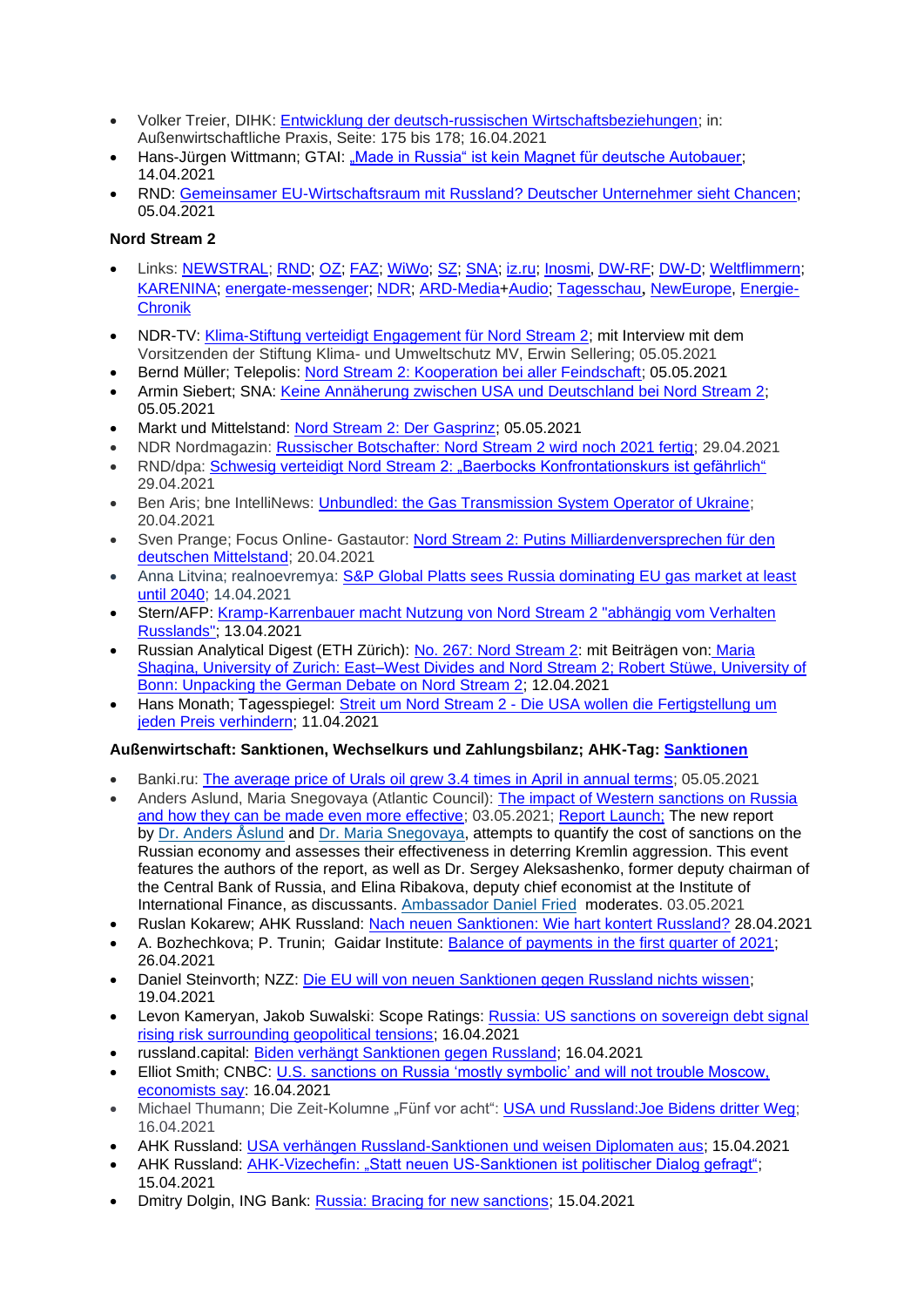- Alexey Korenev; FINAM: [Russia finds itself in a situation of complete isolation;](https://www.finam.ru/analysis/forecasts/rossiya-popadaet-v-situaciyu-polnoiy-izolyacii-20210415-19591/) 15.04.2021
- BOFIT; Bank of Finland.: [Russian foreign trade further on path to recovery, capital flows dwindle;](https://www.bofit.fi/en/monitoring/weekly/2021/vw202115_2/) 16.04.2021
- BOFIT; Bank of Finland.: [Geopolitical concerns weigh on ruble exchange rate;](https://www.bofit.fi/en/monitoring/weekly/2021/vw202115_3/) 16.04.2021
- Zentralbank: In the first quarter, the dynamics of exports and imports of goods [improved;](http://cbr.ru/press/event/?id=9772) Pressemitteilung vom 15.04.2021zu :Balance of [payment](http://cbr.ru/Collection/Collection/File/32216/Balance_of_Payments_2021-01_7.pdf) Q1 2021; + [Englisch;](http://www.cbr.ru/eng/analytics/dkp/bal/)
- Olga Belenkaya; FINAM: Russian economy [weakest current account surplus since 2016;](https://www.finam.ru/analysis/forecasts/rossiiyskaya-ekonomika-samoe-slaboe-znachenie-proficita-scheta-tekushix-operaciiy-s-2016-goda-20210412-10192/) 12.04.2021

# **Geldpolitik: Zentralbank erhöht Leitzins von 4,5 auf 5,0 Prozent am 23.04.**

- Zentralbank, PM: The Bank of [Russia increases the](https://www.cbr.ru/eng/press/pr/?file=23042021_133000key_eng.htm) key rate by 50 bp to 5.00% p.a.; 23.04.2021
- Zentralbank: Statement by Bank of [Russia Governor Elvira Nabiullina in](https://www.cbr.ru/eng/press/event/?id=9790) follow-up to Board of [Directors meeting 23](https://www.cbr.ru/eng/press/event/?id=9790) April 2021; 23.04.2021
- Zentralbank: [Mid-term forecast;](https://www.cbr.ru/Collection/Collection/File/32223/forecast_210423_e.pdf) 23.04.2021
- Finam.ru: [Bank of Russia raised the rate to 5,0 %;](https://www.finam.ru/analysis/newsitem/bank-rossii-povysil-stavku-do-5-20210423-133040/) Pressemeldung der Zentralbank mit Finam-Links zu zahlreichen Analystenkommentaren; 23.04.2021
- Natalia Orlova; Alfa Bank: [At the peak of the tightening cycle in 2022, the CBR rate will reach](https://www.finam.ru/analysis/marketnews/na-pike-cikla-uzhestocheniya-v-2022-godu-stavka-cb-rf-dostignet-7-0-20210423-19450/)  [7.0%;](https://www.finam.ru/analysis/marketnews/na-pike-cikla-uzhestocheniya-v-2022-godu-stavka-cb-rf-dostignet-7-0-20210423-19450/) finam.ru, 23.04.2021
- Dmitry Dolgin; ING Bank: [Russian key rate has further upside;](https://think.ing.com/snaps/russia-key-rate-review-april-2020/) 23.04.2021
- Olga Belenkaya; FINAM: [It would be undesirable to raise the rate of the Central Bank of the](https://www.finam.ru/analysis/forecasts/slishkom-bystroe-povyshenie-stavki-cb-rf-v-budushem-bylo-by-nezhelatelno-20210424-135136/)  [Russian Federation too quickly in the future;](https://www.finam.ru/analysis/forecasts/slishkom-bystroe-povyshenie-stavki-cb-rf-v-budushem-bylo-by-nezhelatelno-20210424-135136/) 24.04.2021; [Raising interest rates too quickly carries](https://www.finam.ru/analysis/marketnews/finrezultaty-nlmk-okazalis-na-urovne-ozhidaniiy-20210423-16150/)  [risks for business lending;](https://www.finam.ru/analysis/marketnews/finrezultaty-nlmk-okazalis-na-urovne-ozhidaniiy-20210423-16150/) 23.04.2021
- Almanas Stanapedis; FocusEconomics: [Central Bank delivers another surprise hike in April;](https://www.focus-economics.com/countries/russia/news/monetary-policy/central-bank-delivers-another-surprise-hike-in-april) 23.04.2021

#### **Zentralbank-Veröffentlichungen zu Konjunktur- und Preisentwicklung**

- Zentralbank: [Annual report,](http://www.cbr.ru/Collection/Collection/File/32268/ar_2020.pdf) 386 Seiten; [Briefly about the main points;](http://www.cbr.ru/about_br/publ/annrep2020short/) 06.05.2021
- Zentralbank: [Monetary Policy Report;](https://www.cbr.ru/about_br/publ/ddkp/#a_118755) + [englisch;](https://www.cbr.ru/eng/about_br/publ/ddkp/) 04.05.2021
- Zentralbank: [Investor presentation "Russian Financial Sector";](https://www.cbr.ru/eng/about_br/irp/) [PDF](https://www.cbr.ru/Collection/Collection/File/32153/cbr_ir_2021-3.pdf) mit Macro-Update; 27.04.2021
- Zentralbank: [Investor presentation "Russia's Economic Outlook and Monetary Policy";](https://www.cbr.ru/eng/about_br/irp/) [PDF,](https://www.cbr.ru/Collection/Collection/File/32174/2021_march_e.pdf) engl.; 05.04.2021
- Zentralbank: [Mid-term forecast;](https://www.cbr.ru/Collection/Collection/File/32223/forecast_210423_e.pdf) 23.04.2021
- Banki.ru: [The Bank of Russia explains how it will present information on the forecast trajectory of](https://www.banki.ru/news/lenta/?id=10945392)  [the key rate;](https://www.banki.ru/news/lenta/?id=10945392) 22.04.2021
- Zentralbank: Pressemeldung: [Regional economy: business expects an improvement in the](https://cbr.ru/press/event/?id=9768)  [economic environment;](https://cbr.ru/press/event/?id=9768) Bericht: [Regional economic development;](https://cbr.ru/Collection/Collection/File/32214/report_15042021.pdf) [Archiv](https://cbr.ru/analytics/dkp/#a_118418) [\(RU+](https://cbr.ru/analytics/dkp/#a_118418)[EN\)](https://www.cbr.ru/eng/analytics/dkp/#a_118420) ; 15.04.2021
- Zentralbank: Pressemeldung zum Konjunktur-Bulletin "Talking Trends" der volkswirtschaftlichen Abteilung: [What the trends are talking about: Further Economic recovery;](http://cbr.ru/press/event/?id=9762) 14.04.2021; [Archiv \(RU\)](https://cbr.ru/ec_research/)  ["Talking Trends"](https://cbr.ru/ec_research/); + Archiv [\(EN\)](https://www.cbr.ru/eng/ec_research/#a_16699); 21/03: [PDF](https://www.cbr.ru/Collection/Collection/File/32200/bulletin_21-03_e.pdf)
- Finmarket.ru: Russia's GDP in the 1st quarter grew by 0.8-0.9%, in the coming quarters growth will slow down - [analysts of the Central Bank;](http://www.finmarket.ru/news/5450027) 14.04.2021
- Russland.Capital: [Nabiullina fordert Aufhebung administrativer Preisobergrenzen;](https://www.russland.capital/nabiullina-fordert-aufhebung-administrativer-preisobergrenzen) 08.04.2021
- Moscow Times: [Russia's Central Bank Demands End to Food Price Caps;](https://www.themoscowtimes.com/2021/04/07/russias-central-bank-demands-end-to-food-price-caps-a73504) 07.04.2021
- Andrey Ostroukh, Elena Fabrichnaya; Reuters: [Exclusive: Russia cenbank to choose between](https://www.reuters.com/article/us-russia-cenbank-exclusive/exclusive-russia-cenbank-to-choose-between-holding-and-raising-rates-in-april-policy-head-idINKBN2BT1RR)  [holding and raising rates in April](https://www.reuters.com/article/us-russia-cenbank-exclusive/exclusive-russia-cenbank-to-choose-between-holding-and-raising-rates-in-april-policy-head-idINKBN2BT1RR) - policy head; 06.04.2021
- Reuters: [Head of the Monetary Policy Department of the CBR on the rate hike, the peak of this](https://www.finam.ru/analysis/forecasts/glava-departamenta-dkp-centrobanka-rf-o-povyshenii-stavki-pike-etogo-cikla-i-treteiy-volne-pandemii-20210406-185852/)  [cycle and the third wave of the pandemic;](https://www.finam.ru/analysis/forecasts/glava-departamenta-dkp-centrobanka-rf-o-povyshenii-stavki-pike-etogo-cikla-i-treteiy-volne-pandemii-20210406-185852/) finam.ru; [CBR;](https://cbr.ru/press/event/?id=9727) 06.04.2021

#### **Konjunkturberichte von Wirtschaftsministerium und Rosstat für März 2021**

- Rosstat: [Short-term economic indicators \(in Russian and English\);](https://rosstat.gov.ru/compendium/document/50802) 29.04.2021
- Ivan Tkachev; RBK.ru: [Rosstat reported on the decline in real disposable income of Russians;](https://www.rbc.ru/economics/29/04/2021/608abee49a79476629102b9b) 29.04.2021
- Wirtschaftsministerium: [Bild der Wirtschaft ;](https://economy.gov.ru/material/directions/makroec/ekonomicheskie_obzory/) Daten für März; 20.04.2021
- Rosstat: [Sozio-economic situation in Russia;](https://rosstat.gov.ru/compendium/document/50800) Daten für März, 20.04.2021
- Olga Belenkaya; FINAM: [Economic recovery accelerates;](https://www.finam.ru/analysis/forecasts/vosstanovlenie-ekonomiki-uskorilos-20210421-155246/) finam.ru, 21.04.2021
- Finmarket.ru: [Russian GDP growth rates in March went into positive territory for the first time in a](http://www.finmarket.ru/main/article/5454468)  [year;](http://www.finmarket.ru/main/article/5454468) 21.04.2021
- Trading Economics: [Retail sales;](https://tradingeconomics.com/russia/retail-sales-annual) [Unemployment;](https://tradingeconomics.com/russia/unemployment-rate) [Wages;](https://tradingeconomics.com/russia/wage-growth)
- Finmarket.ru: [Reduction in retail trade turnover accelerated to 3.4% in February -](http://www.finmarket.ru/main/news/5454253) Rosstat; 20.04.